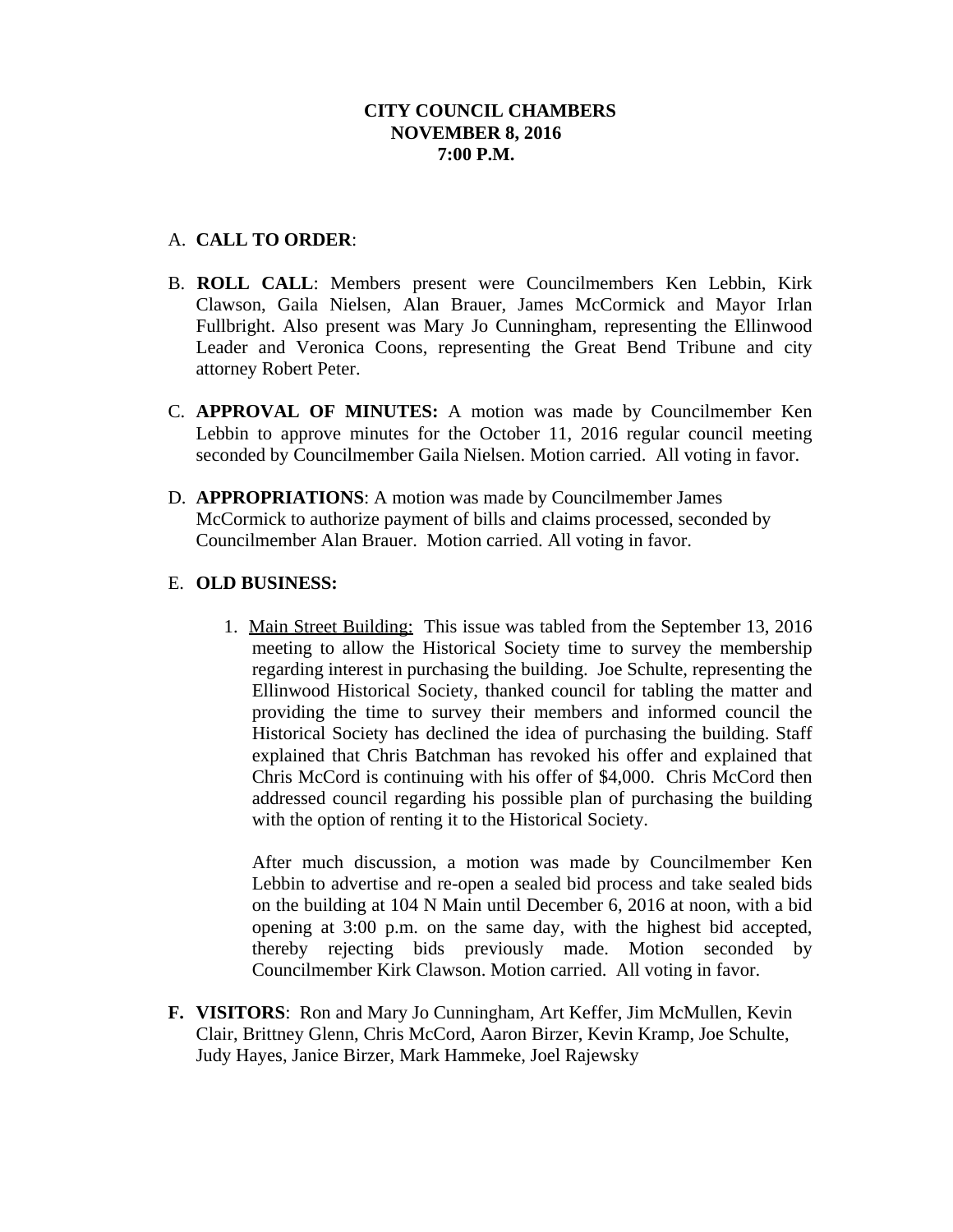## **CITY COUNCIL CHAMBERS NOVEMBER 8, 2016 7:00 P.M.**

Aaron Birzer, Mark Hammeke and Kevin Kramp representing the Lakin township discussed problems with egg rock coming to the surface on the dirt road leading to the compost site and inquired about the timing of raising the road. Council directed Chris Komarek to negotiate the work on raising the road with Lakin Township trustees. Staff and council also thanked the township for their offer to help clean out the north drainage ditch.

### G. **NEW BUSINESS**:

- 1. Service Award: A service award was presented to Joel Rajewsky for his 10 years of service on the Ellinwood Fire Department.
- 2. Animal Medical Service Agreement: The City of Ellinwood currently has an agreement with Animal Medical Center, located on East Santa Fe, for animal impoundment services. Presented to council was a proposed arrangement from Animal Medical Center which includes substantial changes from the current agreement. The proposed arrangement would rent the outdoor kennel space to the City of Ellinwood for \$100 per month, with the City of Ellinwood solely responsible for the care of the impounded animals. After some discussion this issue was tabled to allow city staff to research other veterinary clinics and other options available.

### H. **REPORTS**:

- 1. Municipal Court Report: Presented to Council was the Municipal Court Report for October, 2016.
- 2. Utilities Production Report: Presented to Council was the Utilities Production Report.
- 3. Staff Reports:
	- a) Staff reported work on the splash pad should be completed by the end of the week. Rosie Joiner has funds for 3 additional features.
	- b) Staff gave an update on the KDOT Project. They are boring sewer lines under the highway at Wieland to the car wash and they will be milling west of Humbolt Street reducing traffic to 2 lanes.
	- c) Staff reported the First Impressions meeting was very favorable. One of the major issues discussed was signage.